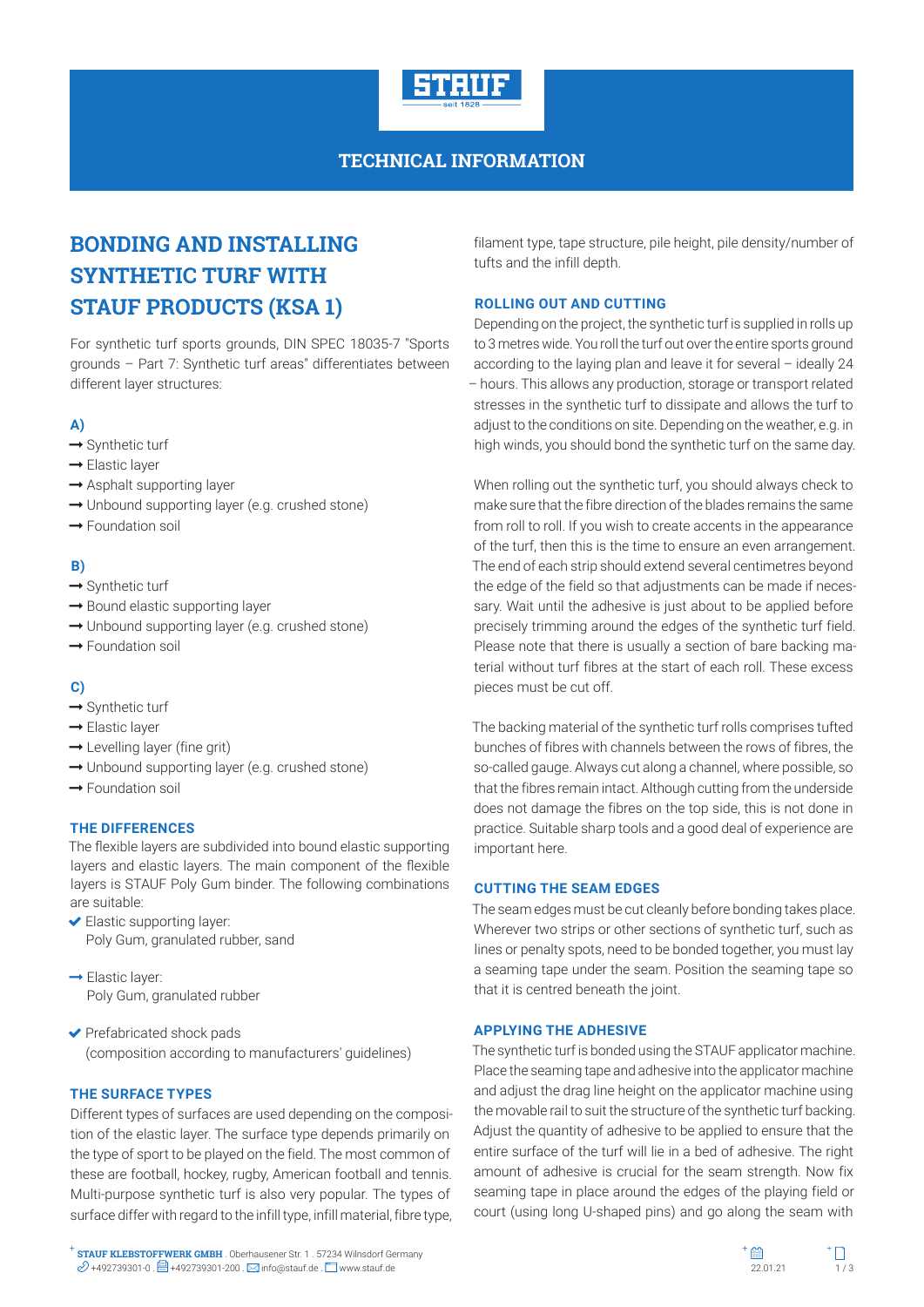

## **TECHNICAL INFORMATION**

the applicator machine from one side of the field to the other.

The STAUF applicator machine opens the seam, lays the seaming tape crease-free, applies the adhesive in ridges and automatically lays the synthetic turf back into the bed of adhesive. After 15 to 30 minutes, rub the surface down forcefully again onto the tape or roll the seam using a heavy section roller or other suitable device. If any edges stand up, roll them flat again after up to 60 minutes. You can weigh down the seam if necessary after bonding. You can also apply the adhesive using a different suitable device. A notched trowel, TKB C1 to C4, is suitable.



*Opening the turf, laying the seaming tape without creases, applying the adhesive and laying the turf in the bed of adhesive: the STAUF adhesive applicator machine performs all of these steps in a single process.*

#### **SELECTING THE INSTALLATION MATERIALS AND STAUF PRODUCTS**

The performance and loading capacity of the synthetic turf and the durability of its bonded seams depend to a large extent on the combination of adhesive, seaming tape and synthetic turf. The loading applied to the synthetic turf system is determined primarily by the type of sport. Competitive sport associations stipulate specific requirements with regard to the surface. To ensure proper functionality, it is therefore important to use a seaming tape that is correctly dimensioned for the purpose. If the right installation materials and STAUF products are selected, the long service life of the seams will be guaranteed.

#### **THE SEAMING TAPES**

The seaming tape is available in different versions, for bonding on one or both sides. The latter has the advantage that seaming tapes at intersections, such as at corner flags or centre circles, can be bonded on top of each other. Seaming tapes with singlesided bonding have a film on the underside, which stops the adhesive from passing through and thus prevents unwanted bonding to the elastic layer beneath it. The disadvantage here is that bonding to this film is not possible. In the case of the double-sided bonding version, this film lies inside the tape. At intersections, these seaming tapes can be simply bonded one on top of the other, without the need for additional measures.

#### **STAUF seaming tapes for one-sided bonding:**

C 140, C 145, C 147, C 166, C 230 **STAUF seaming tapes for double-sided bonding:** C 345

#### **STAUF ADHESIVE SYSTEMS**

STAUF offers a range of adhesive systems for bonding synthetic turf:

2-K polyurethane adhesive: R 202, R 201

- 1-K polyurethane adhesive: R 401, SP Spot Tack
- 1-K silane-terminated polyurethane adhesive: R 301

The big advantages of R 202 and R 201 are their uniform hardening properties, whatever the layer thickness, and the option of using an accelerator. STAUF R 401 foams in a controlled manner and thus achieves the best possible surface coverage of the surfaces to be bonded. With this synthetic turf adhesive, it is also possible to take partial quantities from the container. This allows you to work over a long period without the adhesive hardening in the container. 2-K products, on the other hand, are restricted with regard to their working time, since they have to be used up within their so-called pot life, which commences immediately after mixing.

R 301 is the perfect adhesive for beginners and DIY enthusiasts. It contains no sensitising substances and thus requires no special labelling. It also has the benefits of a 1-K adhesive described above.

The bonding of synthetic turf is extremely weather dependent, since temperature and humidity greatly influence how the adhesive sets. R 202, for example, should not be used at temperatures below 15°C. R 201, which can be used from temperatures of around 5°C, is recommended for professional installers who sometimes lay turf even into the winter months.